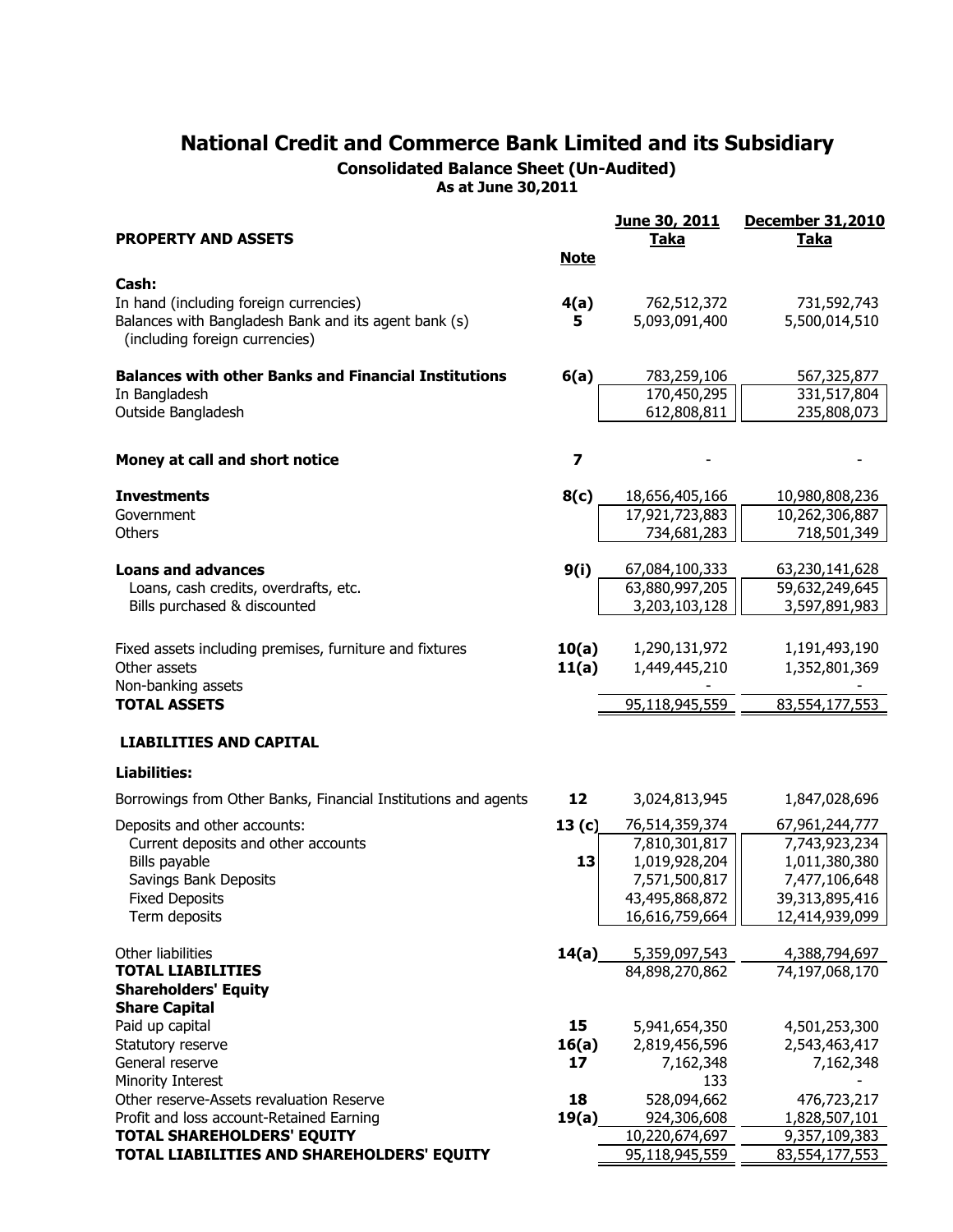|                                                           | <b>Note</b> | June 30, 2011<br><b>Taka</b> | <b>December 31,2010</b><br><u>Taka</u> |
|-----------------------------------------------------------|-------------|------------------------------|----------------------------------------|
| <b>CONTRA ENTRIES</b>                                     |             |                              |                                        |
| <b>Off balance sheet items:</b><br>Contingent liabilities |             |                              |                                        |
| Acceptances and endorsements                              | 20          | 8,552,271,026                | 5,404,953,559                          |
| Letters of guarantee                                      | 20          | 4,617,980,192                | 4,998,144,544                          |
| Letters of credit issued                                  | 20          | 6,225,418,254                | 7,081,485,130                          |
| Bills for collection                                      | 20          | 110,452,974                  | 7,967,342                              |
| Other contingent liabilities :                            |             |                              |                                        |
| Claims against the bank not acknowledged as debt          |             |                              |                                        |
| <b>Capital Commitments</b>                                |             |                              |                                        |
| Export Development Fund (EDF)                             |             | 96,916,262                   |                                        |
| <b>Total Off Balance Sheet Items</b>                      |             | 19,603,038,708               | 17,492,550,575                         |

These financial statements should be read in conjunction with the annexed notes from 1 to 41 (a).

Sd/- Sd/- A.K. Md. Siddique Deputy Managing Director & Chief Financial Officer

 Mohammed Nurul Amin Managing Director & Chief Executive Officer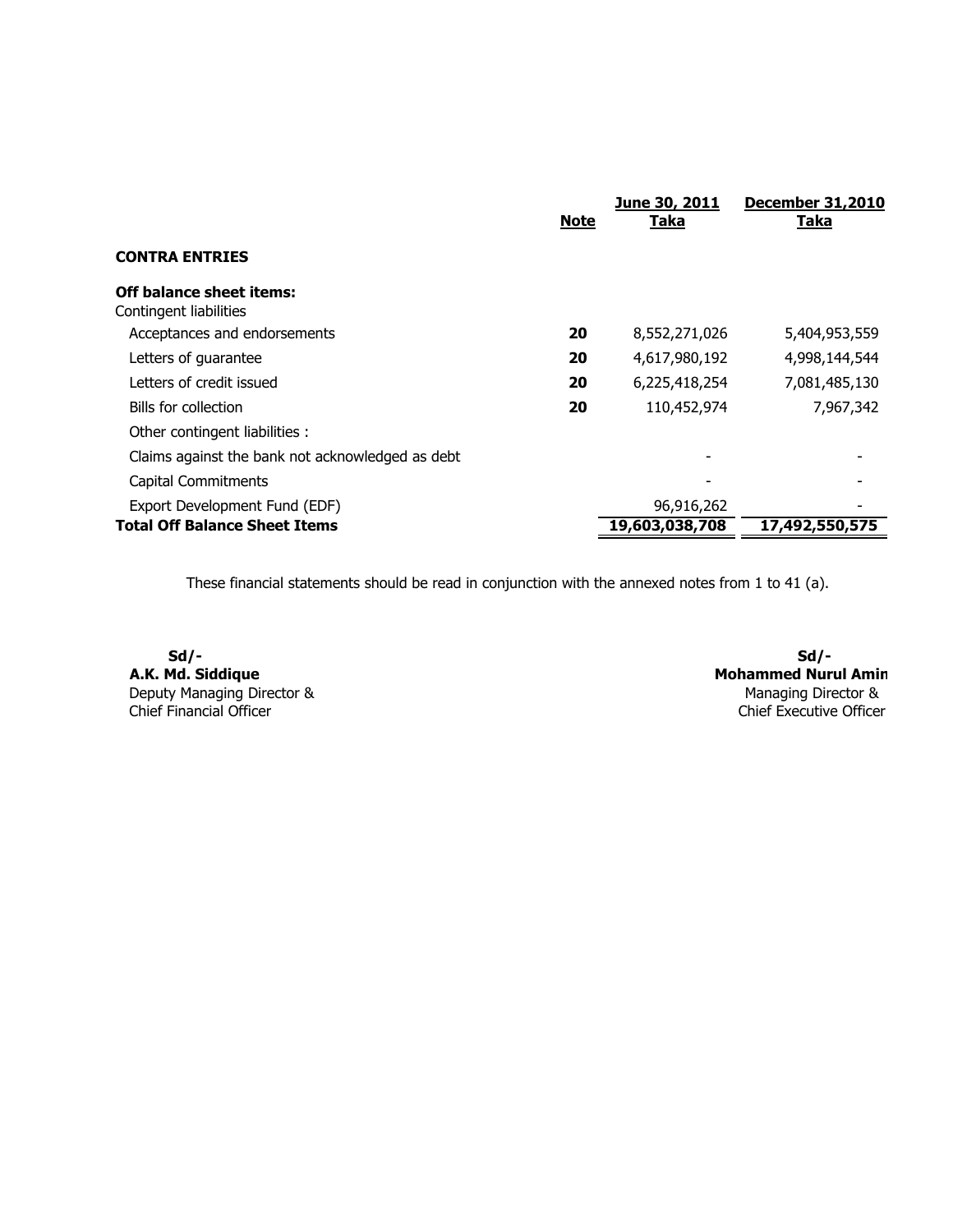Balance Sheet (Un-Audited) As at June 30,2011

|                                                                         |             | June 30, 2011                   | <b>December 31,2010</b>         |
|-------------------------------------------------------------------------|-------------|---------------------------------|---------------------------------|
| <b>PROPERTY AND ASSETS</b>                                              |             | <b>Taka</b>                     | <b>Taka</b>                     |
|                                                                         | <b>Note</b> |                                 |                                 |
| Cash:                                                                   |             |                                 |                                 |
| In hand (including foreign currencies)                                  | 4           | 762,506,424                     | 731,592,743                     |
| Balances with Bangladesh Bank and its agent bank (s)                    | 5           | 5,093,091,400                   | 5,500,014,510                   |
| (including foreign currencies)                                          |             |                                 |                                 |
|                                                                         |             |                                 |                                 |
| <b>Balances with other Banks and Financial Institutions</b>             | 6           | 780,036,023                     | 567,325,877                     |
| In Bangladesh                                                           |             | 167,227,212                     | 331,517,804                     |
| Outside Bangladesh                                                      |             | 612,808,811                     | 235,808,073                     |
|                                                                         |             |                                 |                                 |
| Money at call and short notice                                          | 7           |                                 |                                 |
|                                                                         |             |                                 |                                 |
| <b>Investments</b>                                                      | 8           | 18,637,003,781                  | 10,980,808,236                  |
| Government                                                              |             | 17,921,723,883                  | 10,262,306,887                  |
| Others                                                                  |             | 715,279,898                     | 718,501,349                     |
|                                                                         |             |                                 |                                 |
| <b>Loans and advances</b>                                               | 9           | 66,689,531,578                  | 63,230,141,628                  |
| Loans, cash credits, overdrafts, etc.<br>Bills purchased & discounted   |             | 63,486,428,450<br>3,203,103,128 | 59,632,249,645<br>3,597,891,983 |
|                                                                         |             |                                 |                                 |
|                                                                         |             |                                 |                                 |
| Fixed assets including premises, furniture and fixtures<br>Other assets | 10<br>11    | 1,290,975,519                   | 1,191,493,190                   |
| Non-banking assets                                                      |             | 1,721,208,120                   | 1,352,801,369                   |
| <b>TOTAL ASSETS</b>                                                     |             | 94,974,352,845                  | 83,554,177,553                  |
|                                                                         |             |                                 |                                 |
| <b>LIABILITIES AND CAPITAL</b>                                          |             |                                 |                                 |
| <b>Liabilities:</b>                                                     |             |                                 |                                 |
| Borrowings from Other Banks, Financial Institutions and agents          | 12          | 3,024,813,945                   | 1,847,028,696                   |
| Deposits and other accounts:                                            | 13          | 76,469,631,744                  | 67,961,244,777                  |
| Current deposits and other accounts                                     |             | 7,765,574,187                   | 7,743,923,234                   |
| Bills payable                                                           | 13.1        | 1,019,928,204                   | 1,011,380,380                   |
| Savings Bank Deposits                                                   |             | 7,571,500,817                   | 7,477,106,648                   |
| <b>Fixed Deposits</b>                                                   |             | 43,495,868,872                  | 39,313,895,416                  |
| Term deposits                                                           |             | 16,616,759,664                  | 12,414,939,099                  |
| Other liabilities                                                       | 14          | 5,341,099,237                   |                                 |
| <b>TOTAL LIABILITIES</b>                                                |             | 84,835,544,926                  | 4,388,794,697<br>74,197,068,170 |
| <b>Shareholders' Equity</b>                                             |             |                                 |                                 |
| <b>Share Capital</b>                                                    |             |                                 |                                 |
| Paid up capital                                                         | 15.2        | 5,941,654,350                   | 4,501,253,300                   |
| Statutory reserve                                                       | 16          | 2,819,456,596                   | 2,543,463,417                   |
| General reserve                                                         | 17          | 7,162,348                       | 7,162,348                       |
| Other reserve-Assets revaluation Reserve                                | 18          | 528,094,662                     | 476,723,217                     |
| Profit and loss account-Retained Earning                                | 19          | 842,439,963                     | 1,828,507,101                   |
| <b>TOTAL SHAREHOLDERS' EQUITY</b>                                       |             | 10,138,807,919                  | 9,357,109,383                   |
| TOTAL LIABILITIES AND SHAREHOLDERS' EQUITY                              |             | 94,974,352,845                  | 83,554,177,553                  |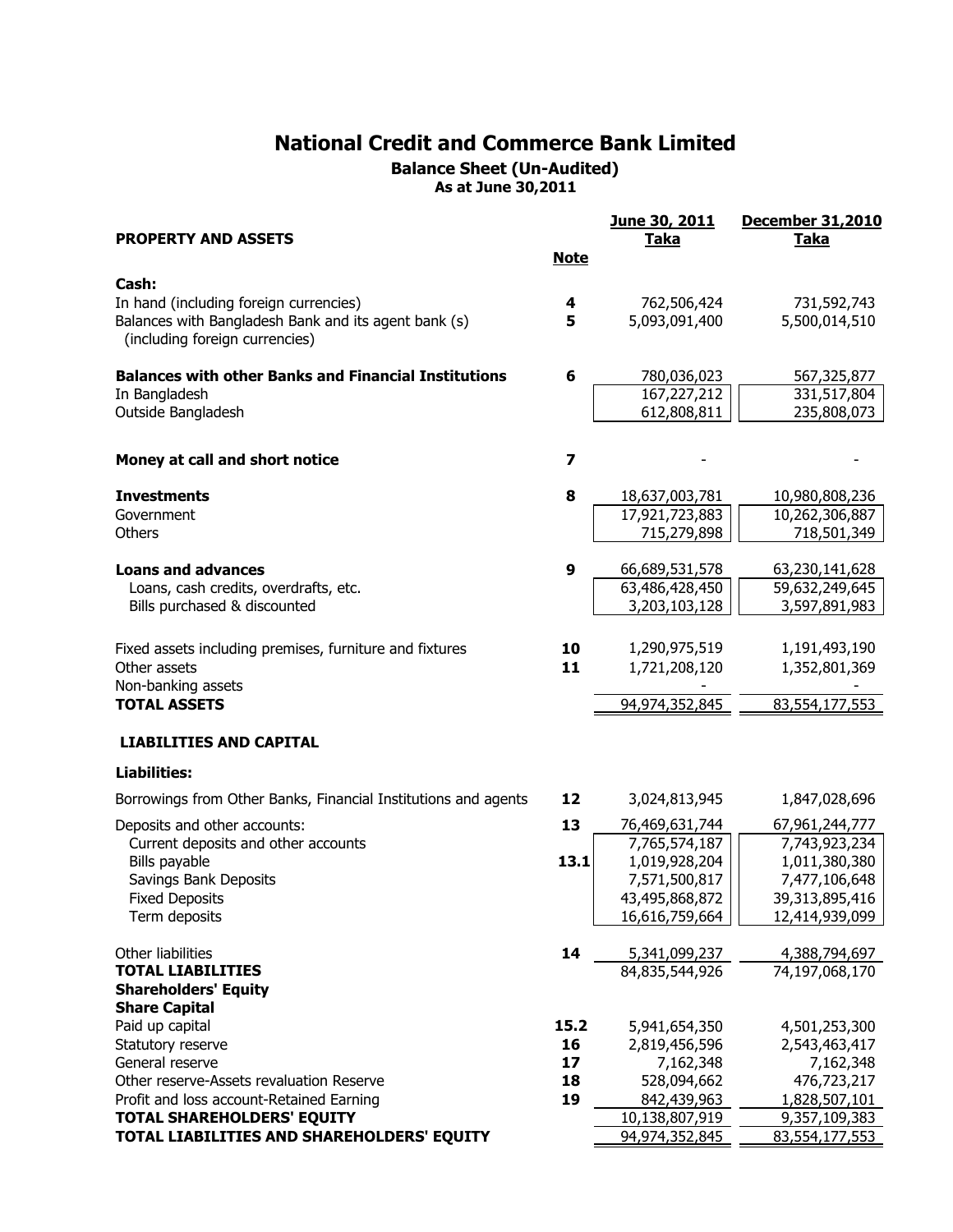|                                                           | <b>Note</b> | June 30, 2011<br><b>Taka</b> | <b>December 31,2010</b><br><u>Taka</u> |
|-----------------------------------------------------------|-------------|------------------------------|----------------------------------------|
| <b>CONTRA ENTRIES</b>                                     |             |                              |                                        |
| <b>Off balance sheet items:</b><br>Contingent liabilities |             |                              |                                        |
| Acceptances and endorsements                              | 20.1        | 8,552,271,026                | 5,404,953,559                          |
| Letters of guarantee                                      | 20.2        | 4,617,980,192                | 4,998,144,544                          |
| Letters of credit issued                                  | 20.3        | 6,225,418,254                | 7,081,485,130                          |
| Bills for collection                                      | 20.4        | 110,452,974                  | 7,967,342                              |
| Other contingent liabilities :                            |             |                              |                                        |
| Claims against the bank not acknowledged as debt          |             |                              |                                        |
| Capital Commitments                                       |             |                              |                                        |
| Export Development Fund (EDF)                             |             | 96,916,262                   |                                        |
| <b>Total Off Balance Sheet Items</b>                      |             | 19,603,038,708               | 17,492,550,575                         |

These financial statements should be read in conjunction with the annexed notes from 1 to 41 (a).

Sd/- Sd/- A.K. Md. Siddique Deputy Managing Director & Chief Financial Officer

 Mohammed Nurul Amin Managing Director & Chief Executive Officer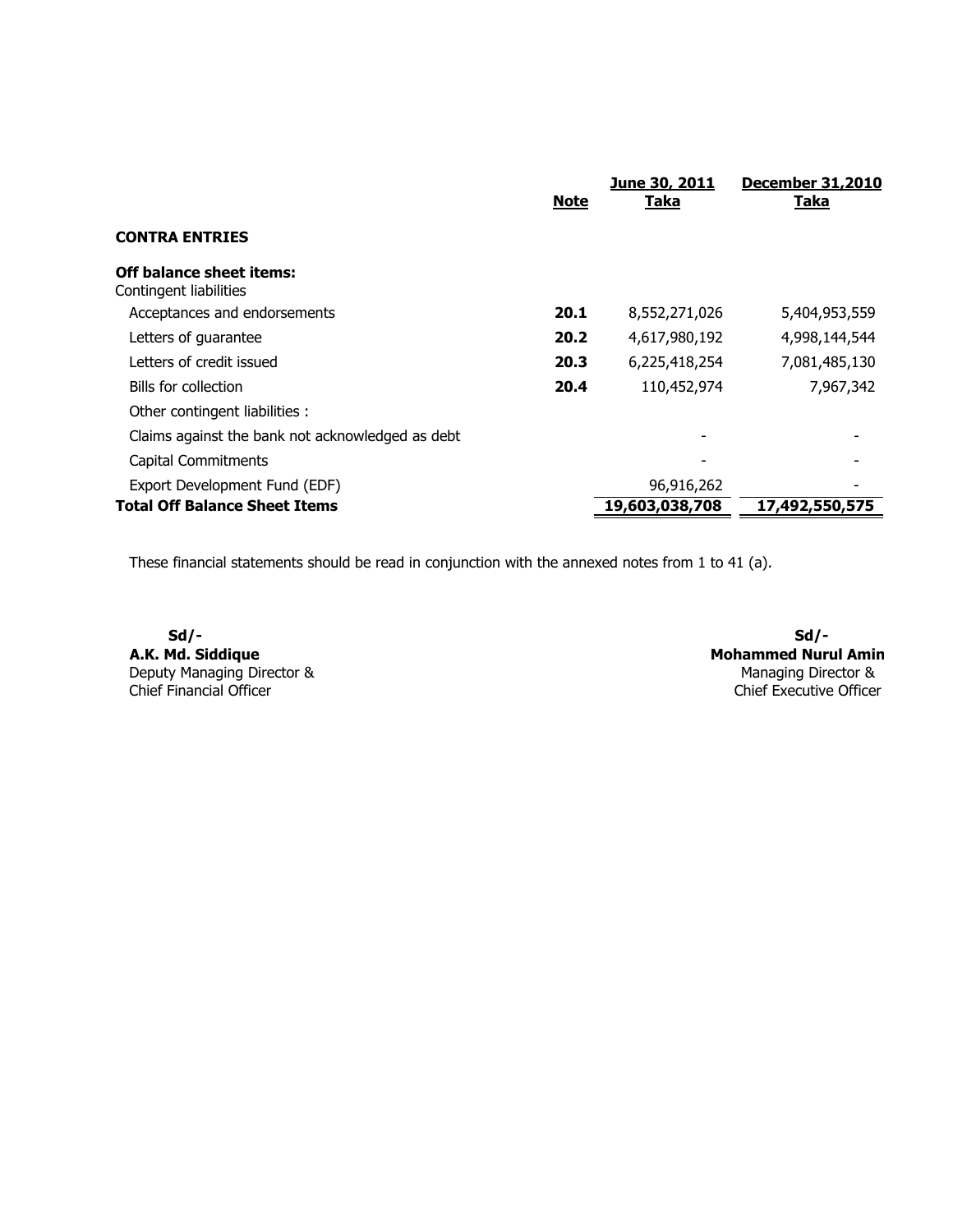Consolidated Cash Flow statement (Un-audited )

For the half-year ended June 30,2011

|                                                                                                   |             | June 30,2011                 | <u>June 30,2010</u>     |  |
|---------------------------------------------------------------------------------------------------|-------------|------------------------------|-------------------------|--|
|                                                                                                   |             | <u>Taka</u>                  | <b>Taka</b>             |  |
| A) Cash flows from operating activities                                                           | <b>Note</b> |                              |                         |  |
| Interest received in cash                                                                         |             | 5,360,764,066                | 3,738,897,722           |  |
| Interest paid by cash                                                                             |             | (2,875,564,327)              | (2,076,938,439)         |  |
| Dividend received                                                                                 |             | 4,963,494                    | 2,338,516               |  |
| Fees & Commission received in cash                                                                |             | 422,207,318                  | 263,764,136             |  |
| Recoveries of loans previously written off                                                        |             | 25,529,011                   | 6,731,593               |  |
| Cash paid to employees                                                                            |             | (419, 697, 112)              | (356, 389, 042)         |  |
| Cash paid to suppliers                                                                            |             | (109, 919, 954)              | (105, 748, 171)         |  |
| Income taxes paid                                                                                 |             | (706, 488, 276)              | (415, 339, 328)         |  |
| Received from other operating activities                                                          | 36(a)       | 405,291,219                  | 242,354,535             |  |
| Paid for other operating activities                                                               |             | <b>37(a)</b> $(277,556,650)$ | (198, 304, 221)         |  |
| Operating profit before changes in operating assets and liabilities                               |             | 1,829,528,789                | 1,101,367,301           |  |
| <b>Increase/(Decrease) in Operating Assets &amp; Liabilities</b>                                  |             |                              |                         |  |
| Purchase-sale of trading securities                                                               |             | (7,636,801,708)              | (2,594,205,001)         |  |
| Loans and advances to other banks                                                                 |             |                              |                         |  |
| Loans and advances to customers (Other than Banks)                                                |             | (3,853,958,705)              | (5,737,909,411)         |  |
| Other assets                                                                                      | 38(a)       | 854,735,471                  | 183,153,005             |  |
| Deposits from other Banks                                                                         |             | 5,000,000                    | 550,000,000             |  |
| Deposits from customers (Other than Banks)                                                        |             | 8,548,114,597                | 9,025,934,277           |  |
| Other liabilities account of customers                                                            |             | (863,035,370)                | (1,014,817,619)         |  |
| <b>Trading liabilities</b>                                                                        |             |                              |                         |  |
| Other liabilities                                                                                 | 39          | 21,464,572                   | 3,284,250               |  |
| <b>Net Cash received from operating activities</b>                                                |             | (1,094,952,354)              | 1,516,806,802           |  |
| <b>B) Cash flows from investing activities</b>                                                    |             |                              |                         |  |
| Proceeds from sale of securities                                                                  |             | 160,068,757                  | 1,668,018,492           |  |
| Payment for purchase of Securities                                                                |             | (260, 014, 259)              | (1,516,938,721)         |  |
| Purchase of property, plant and equipment                                                         |             | (145,610,727)                | (143, 297, 985)         |  |
| Sales proceeds of Fixed assets                                                                    |             | 4,382,582                    | 2,165,399               |  |
| Purchase-sale of subsidiary                                                                       |             |                              |                         |  |
| Net cash used in investing activities                                                             |             | (241, 173, 647)              | 9,947,185               |  |
| C) Cash flows from financing activities                                                           |             |                              |                         |  |
| Received from issue of loan capital and debt securities                                           |             | 1,177,785,249                | 172,596,250             |  |
| Payment for redemption of loan capital & debt security                                            |             |                              |                         |  |
| Receipts from issue of Right share                                                                |             |                              | 1,142,450,100           |  |
| Dividend paid                                                                                     |             |                              |                         |  |
| Net cash received from financing activities                                                       |             | 1,177,785,249                | 1,315,046,350           |  |
| D) Net (decrease) / increase in cash (A+B+C)                                                      |             | (158, 340, 752)              | 2,841,800,337           |  |
| Effects of exchange rate changes on cash and cash-equivalents                                     |             |                              |                         |  |
| E) Opening cash and cash-equivalents                                                              |             | 6,783,166,679                | 4,259,396,646           |  |
| F) Closing cash and cash-equivalents $(D+E)$                                                      | 40(a)       | 6,624,825,927                | 7,101,196,983           |  |
| These financial statements should be read in conjunction with the annexed notes from 1 to 41 (a). |             |                              |                         |  |
| $Sd/-$                                                                                            |             |                              | $Sd/-$                  |  |
| <b>Mohammed Nurul Amin</b><br>A.K. Md. Siddique                                                   |             |                              |                         |  |
| Deputy Managing Director &                                                                        |             |                              | Managing Director &     |  |
| Chief Financial Officer                                                                           |             |                              | Chief Executive Officer |  |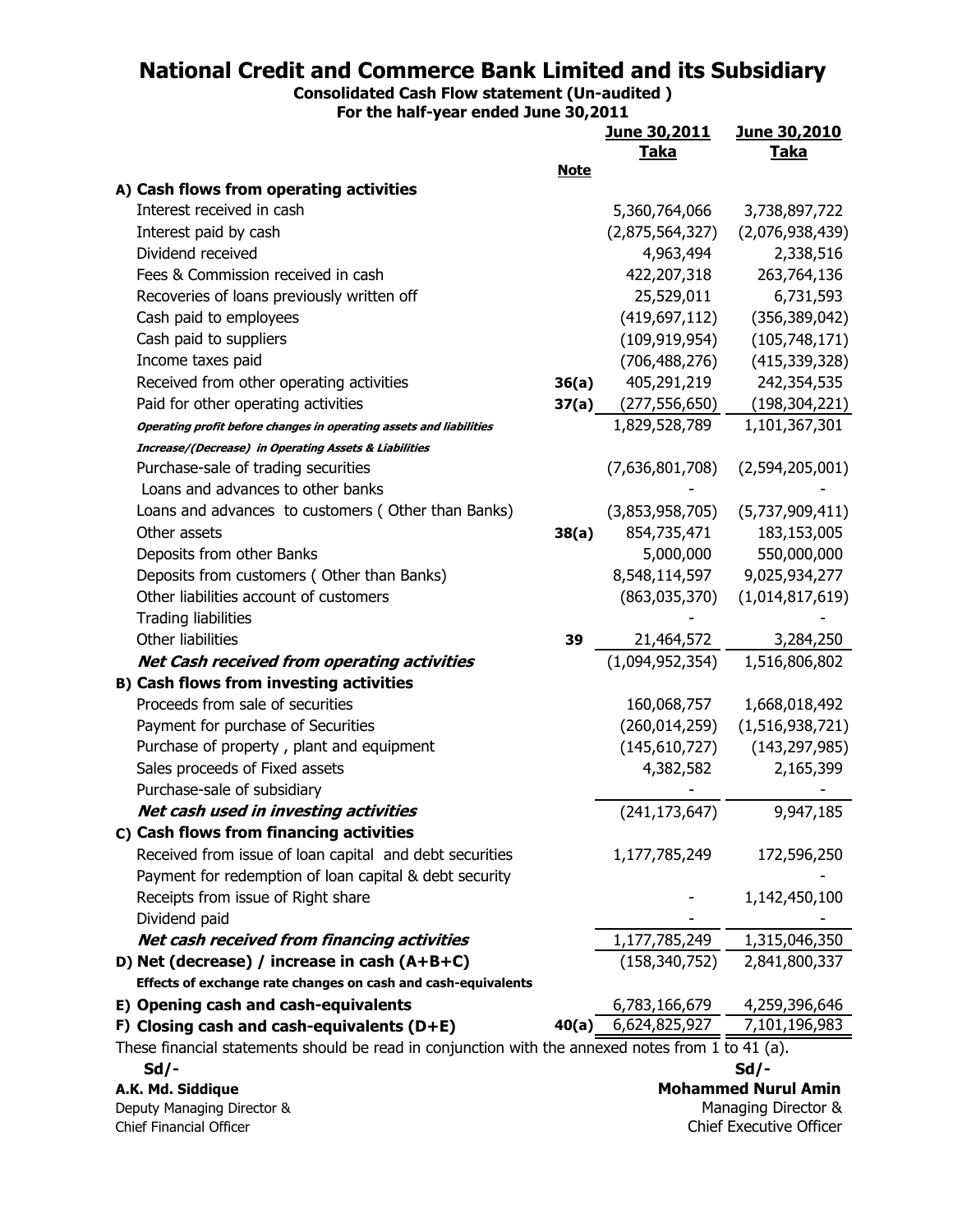Cash Flow statement (Un-audited ) For the half-year ended June 30, 2011

|                                                                                                   |             | June 30,2011<br><b>Taka</b> | June 30,2010<br><b>Taka</b>                           |
|---------------------------------------------------------------------------------------------------|-------------|-----------------------------|-------------------------------------------------------|
|                                                                                                   | <b>Note</b> |                             |                                                       |
| A) Cash flows from operating activities                                                           |             |                             |                                                       |
| Interest received in cash                                                                         |             | 5,306,184,506               | 3,738,897,722                                         |
| Interest paid by cash                                                                             |             | (2,875,564,327)             | (2,076,938,439)                                       |
| Dividend received                                                                                 |             | 4,963,494                   | 2,338,516                                             |
| Fees & Commission received in cash                                                                |             | 351,200,600                 | 263,764,136                                           |
| Recoveries of loans previously written off                                                        |             | 25,529,011                  | 6,731,593                                             |
| Cash paid to employees                                                                            |             | (411, 590, 318)             | (356, 389, 042)                                       |
| Cash paid to suppliers                                                                            |             | (109, 919, 954)             | (105,748,171)                                         |
| Income taxes paid                                                                                 |             | (697, 526, 608)             | (415, 339, 328)                                       |
| Received from other operating activities                                                          | 36          | 403,258,431                 | 242,354,535                                           |
| Paid for other operating activities                                                               | 37          | (261,643,719)               | (198, 304, 221)                                       |
| Operating profit before changes in operating assets and liabilities                               |             | 1,734,891,116               | 1,101,367,301                                         |
| <b>Increase/(Decrease) in Operating Assets &amp; Liabilities</b>                                  |             |                             |                                                       |
| Purchase-sale of trading securities                                                               |             | (7,636,801,708)             | (2,594,205,001)                                       |
| Loans and advances to other banks                                                                 |             |                             |                                                       |
| Loans and advances to customers (Other than Banks)                                                |             | (3,459,389,950)             | (5,737,909,411)                                       |
| Other assets                                                                                      | 38          | 574,010,893                 | 183,153,005                                           |
| Deposits from other Banks                                                                         |             | 5,000,000                   | 550,000,000                                           |
| Deposits from customers (Other than Banks)                                                        |             | 8,503,386,967               | 9,025,934,277                                         |
| Other liabilities account of customers                                                            |             | (860, 179, 133)             | (1,014,817,619)                                       |
| <b>Trading liabilities</b>                                                                        |             |                             |                                                       |
| Other liabilities                                                                                 | 39          | 21,464,572                  | 3,284,250                                             |
| <b>Net Cash received from operating activities</b>                                                |             | (1, 117, 617, 243)          | 1,516,806,802                                         |
| <b>B) Cash flows from investing activities</b>                                                    |             |                             |                                                       |
| Proceeds from sale of securities                                                                  |             | 179,470,142                 | 1,668,018,492                                         |
| Payment for purchase of Securities                                                                |             | (260, 014, 259)             | (1,516,938,721)                                       |
| Purchase of property, plant and equipment                                                         |             | (145, 576, 254)             | (143, 297, 985)                                       |
| Sales proceeds of Fixed assets                                                                    |             | 4,382,582                   | 2,165,399                                             |
| Purchase-sale of subsidiary                                                                       |             |                             |                                                       |
| Net cash used in investing activities                                                             |             | (221, 737, 789)             | 9,947,185                                             |
| C) Cash flows from financing activities                                                           |             |                             |                                                       |
| Received from issue of loan capital and debt securities                                           |             | 1,177,785,249               | 172,596,250                                           |
| Payment for redemption of loan capital & debt security                                            |             |                             |                                                       |
| Receipts from issue of Right share                                                                |             |                             | 1,142,450,100                                         |
| Dividend paid                                                                                     |             |                             |                                                       |
| Net cash received from financing activities                                                       |             | 1,177,785,249               | 1,315,046,350                                         |
| D) Net (decrease) / increase in cash (A+B+C)                                                      |             | (161, 569, 783)             | 2,841,800,337                                         |
| Effects of exchange rate changes on cash and cash-equivalents                                     |             |                             |                                                       |
| E) Opening cash and cash-equivalents                                                              |             | 6,783,166,679               | 4,259,396,646                                         |
| F) Closing cash and cash-equivalents $(D+E)$                                                      | 40          | 6,621,596,896               | 7,101,196,983                                         |
| These financial statements should be read in conjunction with the annexed notes from 1 to 41 (a). |             |                             |                                                       |
| $Sd$ /-                                                                                           |             |                             | Sd/-                                                  |
| A.K. Md. Siddique                                                                                 |             |                             | Mohammed Nurul Amin                                   |
| Deputy Managing Director &<br>Chief Financial Officer                                             |             |                             | Managing Director &<br><b>Chief Executive Officer</b> |
|                                                                                                   |             |                             |                                                       |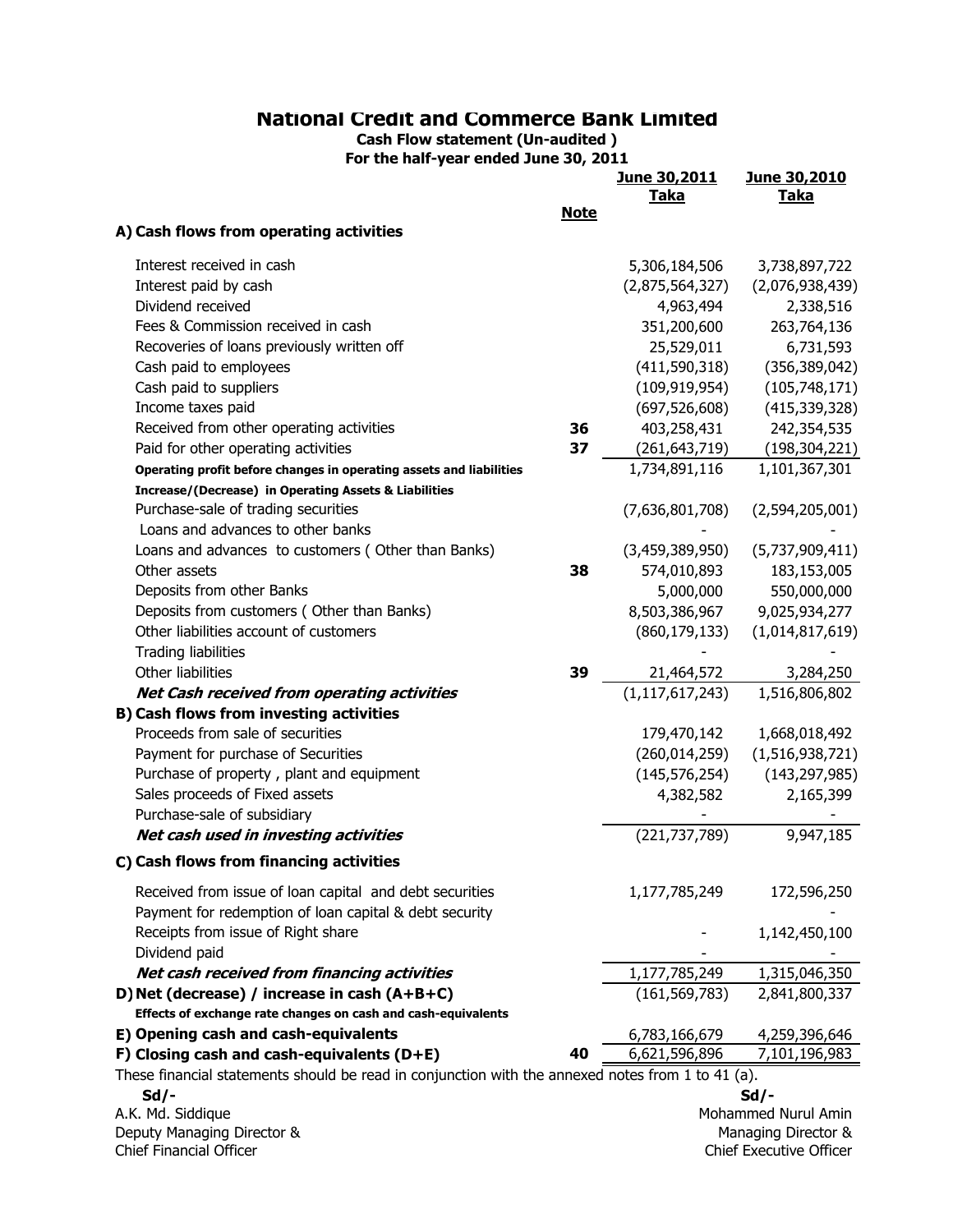Consolidated Statement of changes in Equity (Un-audited)

For the half-year ended June 30, 2011

| Particulars                                                                         | Paid up<br>Capital<br><b>Taka</b> | <b>Statutory</b><br><b>Reserve</b><br>Taka | General<br><b>Reserve</b><br>Taka | <b>Other</b><br><b>Reserve</b><br><b>Taka</b> | <b>Minority</b><br><b>Interest</b> | <b>Retained</b><br>earnings<br>Taka | Total<br>Taka  |
|-------------------------------------------------------------------------------------|-----------------------------------|--------------------------------------------|-----------------------------------|-----------------------------------------------|------------------------------------|-------------------------------------|----------------|
| Balance at 1st January 2011                                                         | 4,501,253,300                     | 2,543,463,417                              | 7,162,348                         | 476,723,217                                   |                                    | 1,828,507,101                       | 9,357,109,383  |
| Changes in accounting policy                                                        |                                   |                                            |                                   |                                               | ٠                                  |                                     |                |
| Restated balance                                                                    | 4,501,253,300                     | 2,543,463,417                              | 7,162,348                         | 476,723,217                                   | $\overline{\phantom{0}}$           | 1,828,507,101                       | 9,357,109,383  |
| Surplus/(deficit) on account of revaluation of properties                           |                                   |                                            |                                   |                                               |                                    |                                     |                |
| Revaluation of Govt.securities (Treasury Bills/Bonds) HFT made<br>during the period |                                   |                                            |                                   | 51,371,445                                    | ٠                                  |                                     | 51,371,445     |
| Surplus/(deficit) on account of revaluation of Govt.                                |                                   |                                            |                                   |                                               |                                    |                                     |                |
| securities (Treasury Bills/Bonds) HTM & HFT transferred to<br>income A/C            |                                   |                                            |                                   |                                               |                                    |                                     |                |
| Currency translation differences                                                    | $\sim$                            | Ξ.                                         |                                   | $\overline{\phantom{0}}$                      | ٠                                  | ۰.                                  |                |
| Net gains and losses not recognized in the income Statement                         |                                   |                                            |                                   |                                               | ۰                                  |                                     |                |
| Minority Interest                                                                   |                                   | $\overline{\phantom{0}}$                   | $\overline{a}$                    |                                               | 133                                |                                     | 133            |
| Bonus Share for the year 2010                                                       | 1,440,401,050                     |                                            |                                   |                                               |                                    | (1,440,401,050)                     |                |
| Net profit for the year                                                             |                                   |                                            |                                   | $\overline{\phantom{0}}$                      | ٠                                  | 812,193,736                         | 812,193,736    |
| Appropriation during the year:                                                      |                                   |                                            |                                   |                                               |                                    |                                     |                |
| Transfer to Statutory Reserve                                                       | $\sim$                            | 275,993,179                                |                                   | ٠                                             | ٠                                  | (275, 993, 179)                     |                |
| Transfer from general Reserve                                                       |                                   |                                            |                                   |                                               |                                    |                                     |                |
| Balance at 30 June 2011                                                             | 5,941,654,350                     | 2,819,456,596                              | 7,162,348                         | 528,094,662                                   | 133                                | 924,306,608                         | 10,220,674,697 |
| Balance at 30 June 2010                                                             | 4,501,253,300                     | 2,198,785,974                              | 67,162,348                        | 679,959,752                                   | $\overline{\phantom{0}}$           | 807,475,702                         | 8,254,637,076  |

These financial statements should be read in conjunction with the annexed notes from 1 to 41 (a).

 Sd/- A.K. Md. Siddique Deputy Managing Director &Chief Financial Officer

Mohammed Nurul AminManaging Director & Chief Executive OfficerSd/-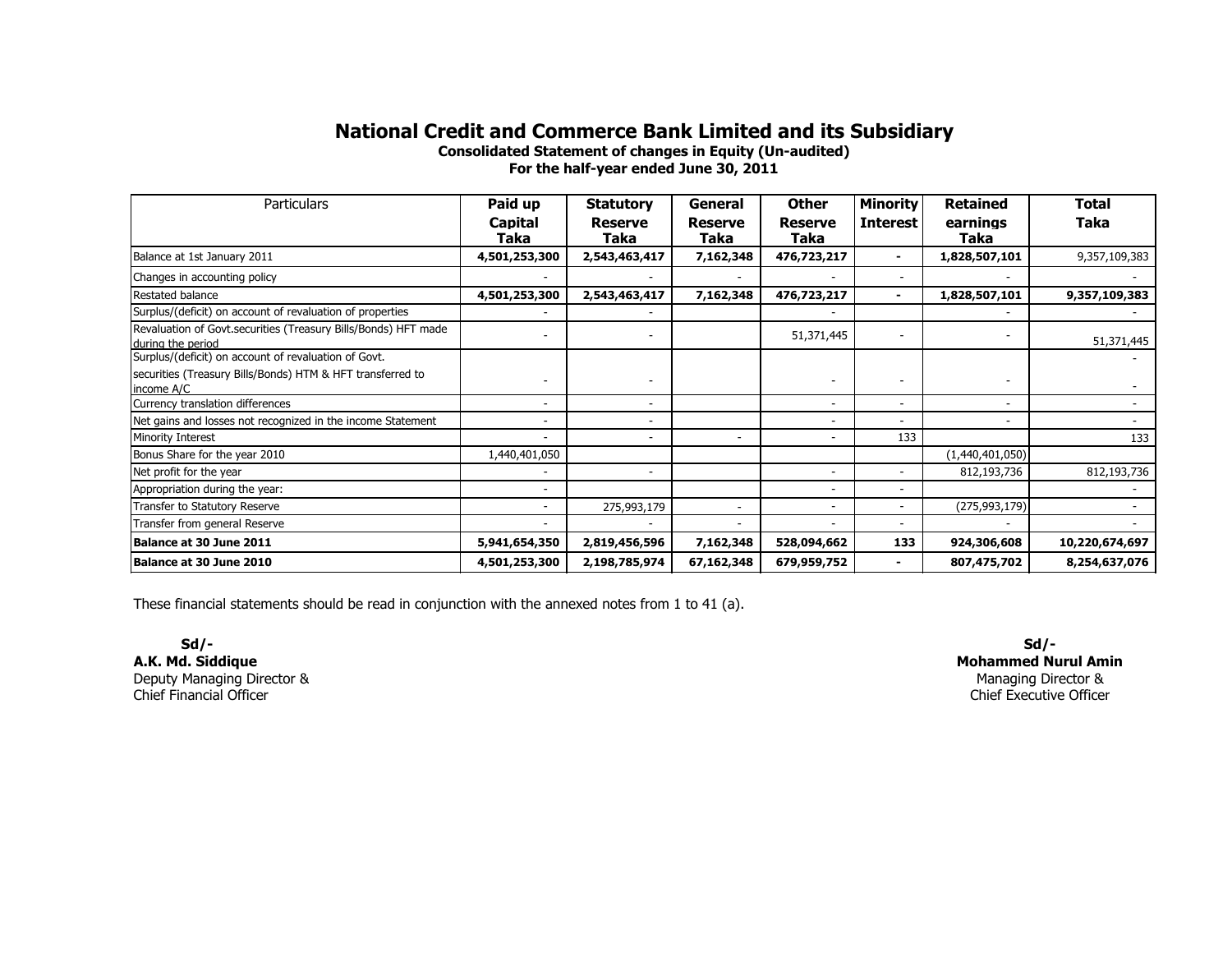Statement of changes in Equity (Un-audited)For the half-year ended June 30, 2011

| <b>Particulars</b>                                                                | Paid up                  | <b>Statutory</b>       | General                | <b>Other</b>           | <b>Retained</b>  | <b>Total</b>   |
|-----------------------------------------------------------------------------------|--------------------------|------------------------|------------------------|------------------------|------------------|----------------|
|                                                                                   | Capital<br>Taka          | <b>Reserve</b><br>Taka | <b>Reserve</b><br>Taka | <b>Reserve</b><br>Taka | earnings<br>Taka | <b>Taka</b>    |
| Balance at 1st January 2011                                                       | 4,501,253,300            | 2,543,463,417          | 7,162,348              | 476,723,217            | 1,828,507,101    | 9,357,109,383  |
| Changes in accounting policy                                                      |                          |                        |                        |                        |                  |                |
| Restated balance                                                                  | 4,501,253,300            | 2,543,463,417          | 7,162,348              | 476,723,217            | 1,828,507,101    | 9,357,109,383  |
| Surplus/(deficit) on account of revaluation of properties                         |                          |                        |                        |                        |                  |                |
| Revaluation of Govt.securities (Treasury Bills/Bonds) HFT made<br>during the year |                          |                        |                        | 51,371,445             |                  | 51,371,445     |
| Surplus/(deficit) on account of revaluation of Govt.                              |                          |                        |                        |                        |                  |                |
| securities (Treasury Bills/Bonds) HTM & HFT transferred to<br>income A/C          |                          |                        |                        |                        |                  |                |
| Currency translation differences                                                  | $\blacksquare$           |                        |                        |                        |                  |                |
| Net gains and losses not recognized in the income Statement                       | $\overline{\phantom{a}}$ |                        |                        |                        |                  |                |
| Minority Interest                                                                 |                          |                        |                        |                        |                  |                |
| Bonus Share for the year 2010                                                     | 1,440,401,050            |                        |                        |                        | (1,440,401,050)  |                |
| Net profit for the year                                                           |                          |                        |                        |                        | 730,327,091      | 730,327,091    |
| Appropriation during the year:                                                    |                          |                        |                        |                        |                  |                |
| Transfer to Statutory Reserve                                                     |                          | 275,993,179            |                        |                        | (220, 106, 189)  |                |
| Transfer from general Reserve                                                     |                          |                        |                        |                        |                  |                |
| Balance at 30 June 2011                                                           | 5,941,654,350            | 2,819,456,596          | 7,162,348              | 528,094,662            | 898,326,953      | 10,138,807,919 |
| Balance at 30 June 2010                                                           | 4,501,253,300            | 2,198,785,974          | 67,162,348             | 679,959,752            | 807,475,702      | 8,254,637,076  |

These financial statements should be read in conjunction with the annexed notes from 1 to 41 (a).

 Sd/- A.K. Md. Siddique Deputy Managing Director &Chief Financial Officer

Mohammed Nurul AminManaging Director & Chief Executive OfficerSd/-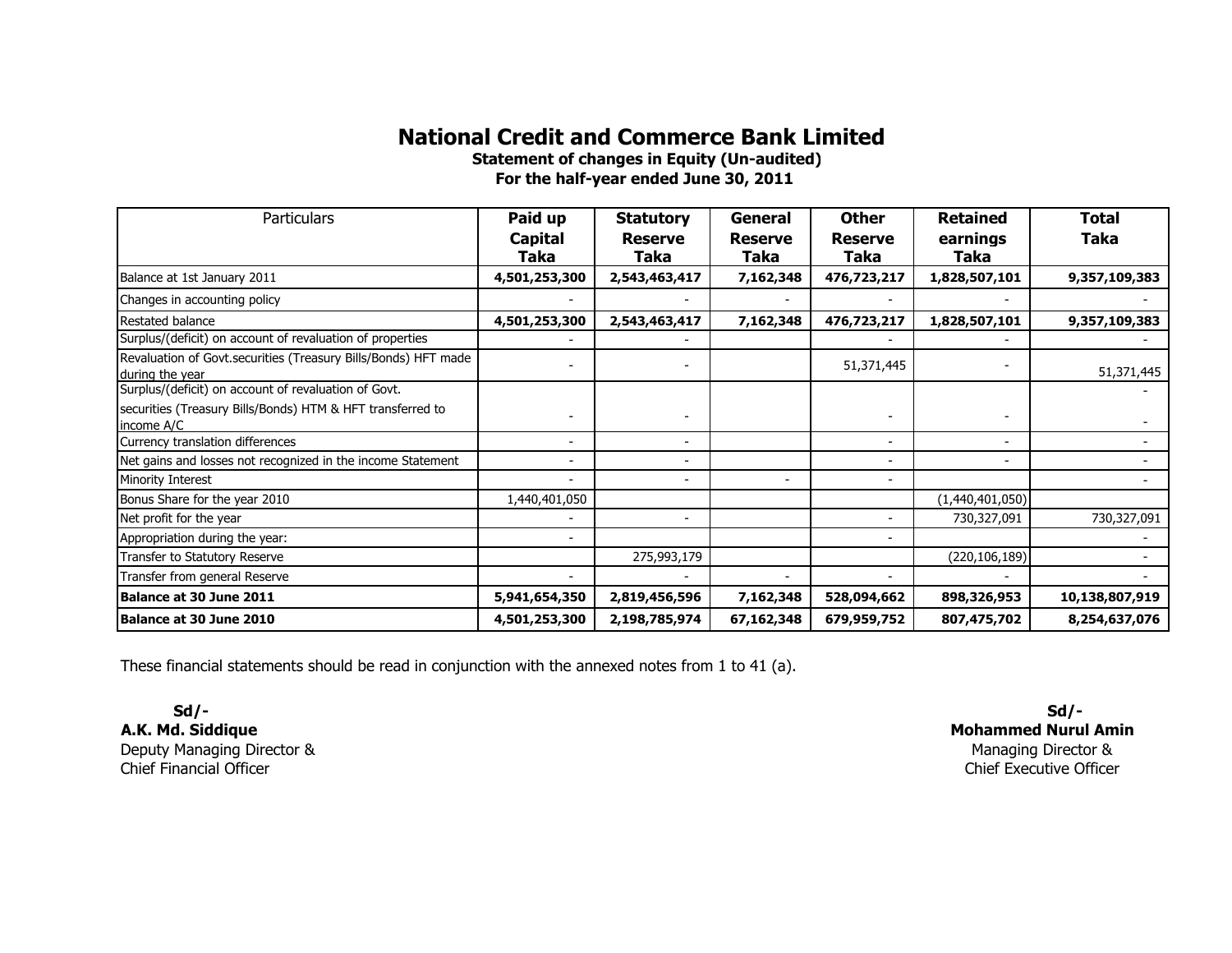Consolidated Profit and Loss Account (Un-audited) For the half-year / quarter ended June 30, 2011

|                                                |             | Half-year ended |                | <b>Quarter ended</b> |                   |  |
|------------------------------------------------|-------------|-----------------|----------------|----------------------|-------------------|--|
|                                                |             | January to June | January toJune | April to June 30,    | April to June 30, |  |
|                                                |             | 30, 2011        | 30, 2010       | 2011                 | 2010              |  |
|                                                | <b>Note</b> |                 |                |                      |                   |  |
|                                                |             | <b>Taka</b>     | <b>Taka</b>    | <u>Taka</u>          | <u>Taka</u>       |  |
| Interest income                                | 21(a)       | 4,527,586,981   | 3,308,084,264  | 2,421,660,851        | 1,717,349,503     |  |
| Less: Interest paid on deposits and borrowings | 22(a)       | 3,490,515,414   | 2,117,233,505  | 1,925,247,782        | 1,084,681,790     |  |
| <b>Net interest income</b>                     |             | 1,037,071,567   | 1,190,850,759  | 496,413,069          | 632,667,713       |  |
| Income from investments                        | 23          | 1,057,474,096   | 644,687,032    | 644,897,254          | 367,289,455       |  |
| Commission, exchange and brokerage             | 24(a)       | 680,903,557     | 600,212,438    | 300,017,445          | 332,549,956       |  |
| Other operating income                         | 25(a)       | 196,986,284     | 130,527,619    | 145,642,369          | 86,308,000        |  |
| <b>Total operating income</b>                  |             | 2,972,435,504   | 2,566,277,848  | 1,586,970,137        | 1,418,815,124     |  |
| Salary and allowances                          | 26(a)       | 415,398,612     | 352,874,292    | 240,167,750          | 143,689,567       |  |
| Rent, taxes, insurance, electricity etc.       | 27(a)       | 76,280,797      | 64,754,397     | 37,989,944           | 35,467,265        |  |
| Legal expenses                                 | 28          | 1,951,019       | 2,200,315      | 732,959              | 1,534,734         |  |
| Postage, stamp, telecommunication etc.         | 29(a)       | 13,329,954      | 11,922,269     | 7,067,416            | 8,331,615         |  |
| Stationery, printing, advertisement etc.       | 30(a)       | 46,133,496      | 37,439,034     | 25,342,121           | 20,674,684        |  |
| Managing Director's salary and allowances      | 31          | 4,298,500       | 3,514,750      | 2,770,000            | 2,287,000         |  |
| Director's fees                                | 32          | 1,035,000       | 1,341,000      | 535,000              | 925,000           |  |
| Audit fees                                     | 33          |                 |                |                      |                   |  |
| Depreciation and Repair of Bank's assets       | 34(a)       | 118,170,955     | 93,275,748     | 65,414,788           | 48,649,028        |  |
| Other expenses                                 | 35(a)       | 177,079,795     | 127,236,565    | 62,973,006           | 71,943,920        |  |
| <b>Total operating expense</b>                 |             | 853,678,128     | 694,558,370    | 442,992,984          | 333,502,813       |  |
| <b>Profit before provisions</b>                |             | 2,118,757,376   | 1,871,719,478  | 1,143,977,153        | 1,085,312,311     |  |
| Provision for loans and advances               |             |                 |                |                      |                   |  |
| Specific Provision                             | 14.4(a)     | 572,934,418     | 169,172,101    | 19,380,631           | (18, 119, 247)    |  |
| <b>General Provision</b>                       | 14.4(b)     | (48, 913, 000)  | 118,969,000    | (30,060,000)         | 101,898,000       |  |
|                                                |             | 524,021,418     | 288,141,101    | (10,679,369)         | 83,778,753        |  |
| Provision for Off-balance sheet exposures      | 14.5        | 20,376,109      | 44,036,481     | (8,320,547)          | 18,104,481        |  |
| Provision for Investment Fluctuation in Shares | 8.1         | 83,480,216      | (3,509,393)    | 16,200,594           | (3,509,393)       |  |
| Provision for Other Assets                     | 14.2        | 8,192,416       | 18,208,000     | 491,602              | 2,795,000         |  |
| <b>Total provisions</b>                        |             | 636,070,159     | 346,876,189    | (2,307,720)          | 101,168,841       |  |
| <b>Profit before tax</b>                       |             | 1,482,687,217   | 1,524,843,289  | 1,146,284,873        | 984,143,470       |  |
| Provision for tax                              |             | 670,493,448     | 458,873,362    | 490,706,377          | 215,078,227       |  |
| Current year                                   | 14.3.1      | 725,026,352     | 479,263,827    | 371,156,485          | 235,468,692       |  |
| Deferred Tax                                   | 14.3.2      | (54, 532, 904)  | (20, 390, 465) | 119,549,892          | (20, 390, 465)    |  |
| <b>Profit after tax</b>                        |             | 812,193,769     | 1,065,969,927  | 655,578,496          | 769,065,243       |  |
| <b>Attributable to:</b>                        |             |                 |                |                      |                   |  |
| Shareholders of the Bank                       |             | 812,193,736     | 1,065,969,927  | 655,578,472          | 769,065,243       |  |
| Minority Interest                              |             | 33              |                | 24                   |                   |  |
| Add: Balance of profit brought forward from la | 19.1        | 388,106,051     | 46,474,433     | 388,106,051          | 46,474,433        |  |
|                                                |             |                 |                |                      |                   |  |
| Total profit available for distribution        |             | 1,200,299,787   | 1,112,444,360  | 1,043,684,523        | 815,539,676       |  |
| <b>Appropriations:</b>                         |             |                 |                |                      |                   |  |
| Statutory reserve                              |             | 275,993,179     | 304,968,658    | 214,343,145          | 196,828,694       |  |
| General Reserve                                |             |                 |                |                      |                   |  |
|                                                |             | 275,993,179     | 304,968,658    | 214,343,145          | 196,828,694       |  |
| <b>Retained earnings carried forward</b>       | 19          | 924,306,608     | 807,475,702    | 829,341,378          | 618,710,982       |  |
| Earning per share                              | 41 (a)      | 1.37            | 2.43           | 1.10                 | 1.75              |  |
| Restated Earning per share                     | 41(a)       |                 | 1.79           |                      | 1.29              |  |
|                                                |             |                 |                |                      |                   |  |

These financial statements should be read in conjunction with the annexed notes from 1 to 41 (a).

Sd/- Sd/- A.K. Md. Siddique Mohammed Nurul Amin Deputy Managing Director & Managing Director & Chief Financial Officer Chief Executive Officer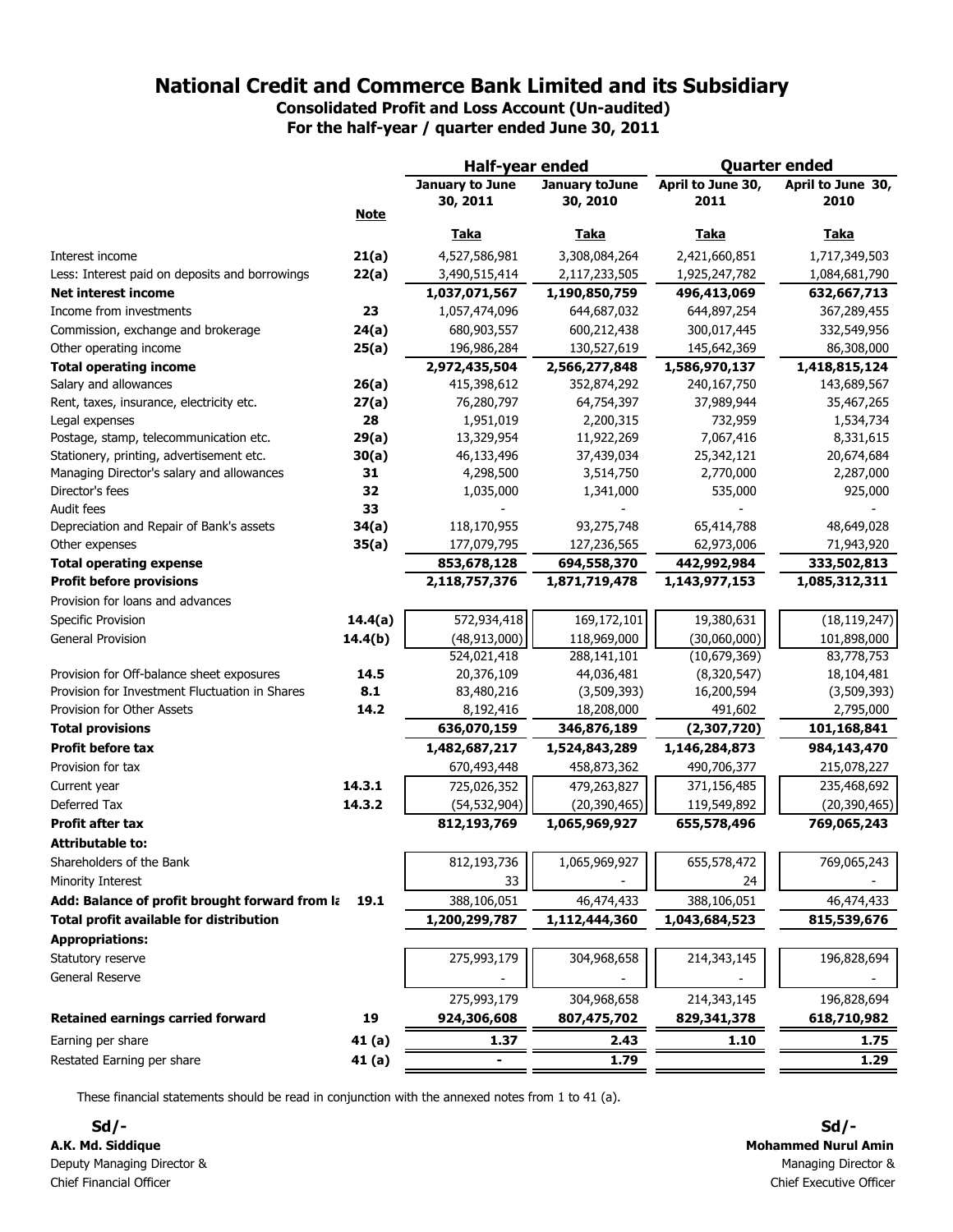Profit and Loss Account (Un-audited)

For the half-year / quarter ended June 30, 2011

|                                                    |             | Half-year ended |                        | <b>Quarter ended</b> |                   |  |
|----------------------------------------------------|-------------|-----------------|------------------------|----------------------|-------------------|--|
|                                                    |             | January to June | <b>January to June</b> | April to June 30,    | April to June 30, |  |
|                                                    | <b>Note</b> | 30, 2011        | 30, 2010               | 2011                 | 2010              |  |
|                                                    |             | <u>Taka</u>     | <u>Taka</u>            | <u>Taka</u>          | <u>Taka</u>       |  |
| Interest income                                    | 21          | 4,473,007,421   | 3,308,084,264          | 2,378,545,712        | 1,717,349,503     |  |
| Less: Interest paid on deposits and borrowings     | 22          | 3,490,515,414   | 2,117,233,505          | 1,925,247,782        | 1,084,681,790     |  |
| <b>Net interest income</b>                         |             | 982,492,007     | 1,190,850,759          | 453,297,930          | 632,667,713       |  |
| Income from investments                            | 23          | 1,057,474,096   | 644,687,032            | 644,897,254.00       | 367,289,455       |  |
| Commission, exchange and brokerage                 | 24          | 609,896,839     | 600,212,438            | 252,514,180          | 332,549,956       |  |
| Other operating income                             | 25          | 194,953,496     | 130,527,619            | 143,664,481          | 86,308,000        |  |
| <b>Total operating income</b>                      |             | 2,844,816,438   | 2,566,277,848          | 1,494,373,845        | 1,418,815,124     |  |
| Salary and allowances                              | 26          | 407,291,818     | 352,874,292            | 233,771,122          | 143,689,567       |  |
| Rent, taxes, insurance, electricity etc.           | 27          | 73,959,288      | 64,754,397             | 36,268,515           | 35,467,265        |  |
| Legal expenses                                     | 28          | 1,951,019       | 2,200,315              | 732,959              | 1,534,734         |  |
| Postage, stamp, telecommunication etc.             | 29          | 13,116,538      | 11,922,269             | 6,854,000            | 8,331,615         |  |
| Stationery, printing, advertisement etc.           | 30          | 45,777,536      | 37,439,034             | 24,986,161           | 20,974,684        |  |
| Managing Director's salary and allowances          | 31          | 4,298,500       | 3,514,750              | 2,770,000            | 2,287,000         |  |
| Director's fees                                    | 32          | 1,035,000       | 1,341,000              | 535,000              | 925,000           |  |
| Audit fees                                         | 33          |                 |                        |                      |                   |  |
| Depreciation and Repair of Bank's assets           | 34          | 113,580,484     | 93,275,748             | 61,593,162           | 48,649,028        |  |
| Other expenses                                     | 35          | 167,770,200     | 127,236,565            | 57,454,919           | 71,943,920        |  |
| <b>Total operating expense</b>                     |             | 828,780,383     | 694,558,370            | 424,965,838          | 333,802,813       |  |
| <b>Profit before provisions</b>                    |             | 2,016,036,055   | 1,871,719,478          | 1,069,408,007        | 1,085,012,311     |  |
| Provision for loans and advances                   |             |                 |                        |                      |                   |  |
| Specific Provision                                 | 14.4(a)     | 572,934,418     | 169,172,101            | 19,380,631           | (18, 119, 247)    |  |
| <b>General Provision</b>                           | 14.4(b)     | (48, 913, 000)  | 118,969,000            | (30,060,000)         | 101,898,000       |  |
|                                                    |             | 524,021,418     | 288,141,101            | (10,679,369)         | 83,778,753        |  |
| Provision for Off-balance sheet exposures          | 14.5        | 20,376,109      | 44,036,481             | (8,320,547)          | 18,104,481        |  |
| Provision for Investment Fluctuation in Shares     | 8.1         | 83,480,216      | (3,509,393)            | 16,200,594           | (3,509,393)       |  |
| Provision for Other Assets                         | 14.2        | 8,192,416       | 18,208,000             | 491,602              | 2,795,000         |  |
| <b>Total provisions</b>                            |             | 636,070,159     | 346,876,189            | (2,307,720)          | 101,168,841       |  |
| <b>Profit before tax</b>                           |             | 1,379,965,896   | 1,524,843,289          | 1,071,715,727        | 983,843,470       |  |
| Provision for tax                                  | 14.3        | 649,638,805     | 458,873,362            | 474,575,599          | 215,078,227       |  |
| Current year                                       |             | 704,171,709     | 479,263,827            | 355,025,707          | 235,468,692       |  |
| Deferred Tax                                       |             | (54, 532, 904)  | (20, 390, 465)         | 119,549,892          | (20, 390, 465)    |  |
| <b>Profit after tax</b>                            |             | 730,327,091     | 1,065,969,927          | 597,140,128          | 768,765,243       |  |
| Add: Balance of profit brought forward from last y | 19.1        | 388,106,051     | 46,474,433             | 388,106,051          | 46,474,433        |  |
| <b>Total profit available for distribution</b>     |             | 1,118,433,142   | 1,112,444,360          | 985,246,179          | 815,239,676       |  |
| <b>Appropriations:</b>                             |             |                 |                        |                      |                   |  |
| Statutory reserve                                  |             | 275,993,179     | 304,968,658            | 214,343,145          | 196,768,694       |  |
| General Reserve                                    |             |                 |                        |                      |                   |  |
|                                                    |             |                 |                        |                      |                   |  |
|                                                    |             | 275,993,179     | 304,968,658            | 214,343,145          | 196,768,694       |  |
| <b>Retained earnings carried forward</b>           | 19          | 842,439,963     | 807,475,702            | 770,903,034          | 618,470,982       |  |
| Earning per share                                  | 41          | 1.23            | 2.43                   | 1.01                 | 1.75              |  |
| Restated Earning per share                         | 41          |                 | 1.79                   |                      | 1.29              |  |

These financial statements should be read in conjunction with the annexed notes from 1 to 41 (a).

Sd/- Sd/- A.K. Md. Siddique Deputy Managing Director & Chief Financial Officer

Mohammed Nurul Amin Managing Director & Chief Executive Officer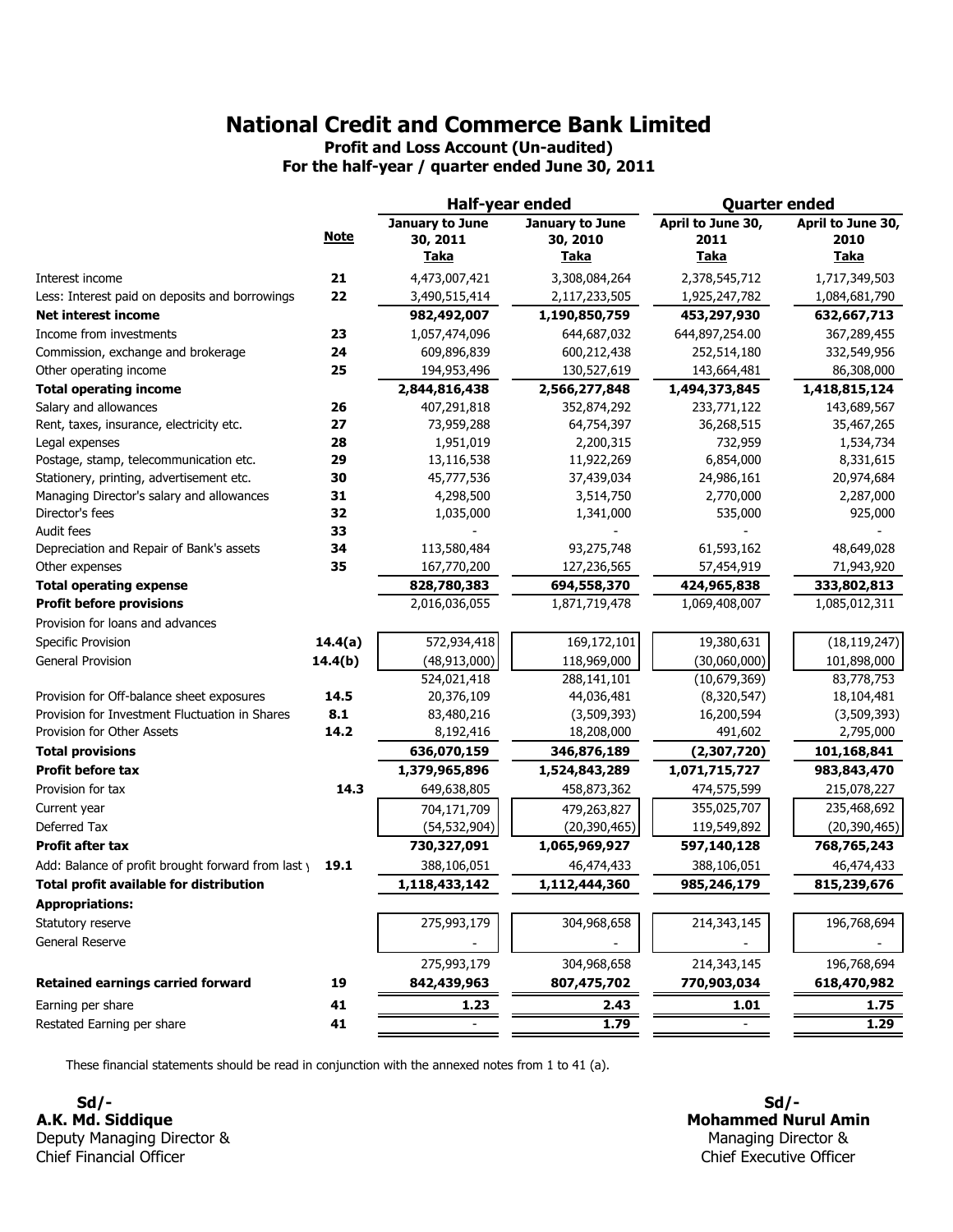Consolidated Liquidity Statement

( Asset and Liability Maturity Analysis)

#### As at June 30, 2011

| <b>Particulars</b>                                             | Not more than  | 1-3 months term | 3-12 months    | 1-5 years term | <b>Above 5-years</b> | <b>Total</b>   |
|----------------------------------------------------------------|----------------|-----------------|----------------|----------------|----------------------|----------------|
| <b>Assets:</b>                                                 | 1 month term   |                 | term           |                | term                 |                |
| Cash in hand                                                   | 762,512,372    |                 |                |                |                      | 762,512,372    |
| Balances with other banks<br>and financial institutions        | 1,565,348,055  |                 | 37,500,000     | 4,273,502,451  |                      | 5,876,350,506  |
| Money at call & short notice                                   |                |                 |                |                |                      |                |
| Investments                                                    | 1,077,552,855  | 1,173,140,531   | 1,720,055,863  | 4,924,720,721  | 9,760,935,196        | 18,656,405,166 |
| Loans & Advances                                               | 13,865,549,396 | 13,953,936,557  | 26,058,084,555 | 7,974,092,997  | 5,232,436,828        | 67,084,100,333 |
| Fixed assets including land, building,<br>furniture & fixtures |                |                 | 93,018,325     | 346,072,578    | 851,041,069          | 1,290,131,972  |
| <b>Other Assets</b>                                            | 395,364,977    | 611,167,638     | 158,738,131    | 282,423,675    | 1,750,789            | 1,449,445,210  |
| Non-banking assets                                             |                |                 |                |                |                      |                |
| <b>Total Assets</b>                                            | 17,666,327,655 | 15,738,244,726  | 28,067,396,874 | 17,800,812,422 | 15,846,163,882       | 95,118,945,559 |
| <b>Liabilities:</b>                                            |                |                 |                |                |                      |                |
| Borrowing from Other Banks, Financial<br>Institutions & agents | 1,509,509,754  | 58,126,617      | 142,228,627    | 1,003,173,138  | 311,775,809          | 3,024,813,945  |
| <b>Deposits</b>                                                | 14,213,540,906 | 15,537,732,344  | 25,687,441,247 | 12,189,220,960 | 7,866,495,713        | 75,494,431,170 |
| <b>Bills Payable</b>                                           | 1,019,928,204  |                 |                |                |                      | 1,019,928,204  |
| Provision & other liabilities                                  | 343,664,945    | 315,120,782     | 1,965,987,357  | 1,547,568,725  | 1,186,755,734        | 5,359,097,543  |
| <b>Total Liabilities</b>                                       | 17,086,643,809 | 15,910,979,743  | 27,795,657,231 | 14,739,962,823 | 9,365,027,256        | 84,898,270,862 |
| <b>Net Liquidity Gap</b>                                       | 579,683,846    | (172, 735, 017) | 271,739,643    | 3,060,849,599  | 6,481,136,626        | 10,220,674,697 |

Net result of the Liquidity Statement represents the 'Shareholders' Equity' of the Bank.

 Sd/- A.K. Md. Siddique Deputy Managing Director &Chief Executive Officer

Managing Director & Chief Executive OfficerMohammed Nurul AminSd/-